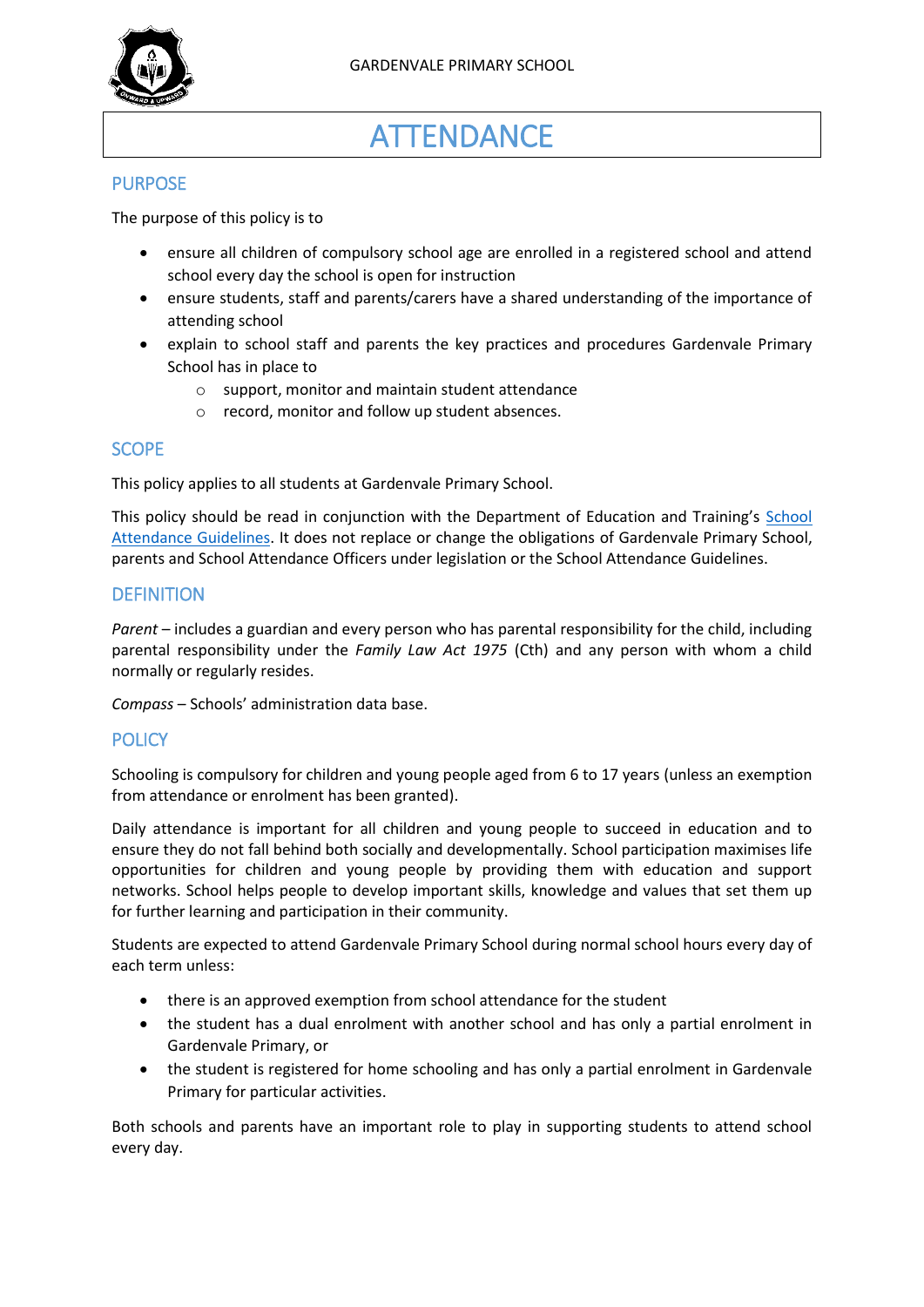

Gardenvale Primary School believes all students should attend school all day, every day when the school is open for instruction and is committed to working with its school community to encourage and support full school attendance.

Our school will identify individual students or cohorts who are vulnerable and whose attendance is at risk and/or declining and will work with these students and their parents to improve their attendance through a range of interventions and supports.

Students are committed to attending school every day, arriving on time and are prepared to learn. Our students are encouraged to approach a teacher and seek assistance if there are any issues that are affecting their attendance.

Gardenvale Primary School parents are required to ensure their child/children attend school on time every day when instruction is offered, to communicating openly with the school and providing valid explanations for any absence.

Parents will communicate with the relevant staff at Gardenvale Primary School about any issues affecting their child's attendance and work in partnership with the school to address any concerns.

Parents will provide a reasonable explanation for their child's absence from school and endeavour to schedule family holidays, appointments and other activities outside of school hours.

If a child is absent for a family holiday, one week or longer, a Student Absence Learning Plan will be completed prior to the absence by the classroom teacher and signed by the parent. This will ensure that the child's learning is supported during their absence.

## Supporting and promoting attendance

Gardenvale Primary School's *Student Wellbeing and Engagement Policy* supports student attendance.

#### Recording attendance

Gardenvale Primary School must record student attendance twice per day. This is necessary to:

- meet legislative requirements
- discharge Gardenvale Primary School's duty of care for all students

Attendance will be recorded by the teacher at the start of the school day and after lunch using Compass.

If students are in attendance at a school approved activity, the teacher in charge of the activity will record them as being present.

Student attendance and absence figures will appear on student half year and end of year reports.

## Recording absences

If students arrive after school has commenced they must be taken by their parent/guardian to the office and enter their late arrival on Compass. They must then be escorted to the child's classroom/specialist class and hand over a Late Pass to the teacher. In circumstances where the child arrives alone the office will then note their late arrival on Compass.

If students' needs to leave early for any reason, the parent/guardian must sign them out on Compass at the office and then collect the child from their classroom/specialist class and hand over the Early Leave Pass to the teacher.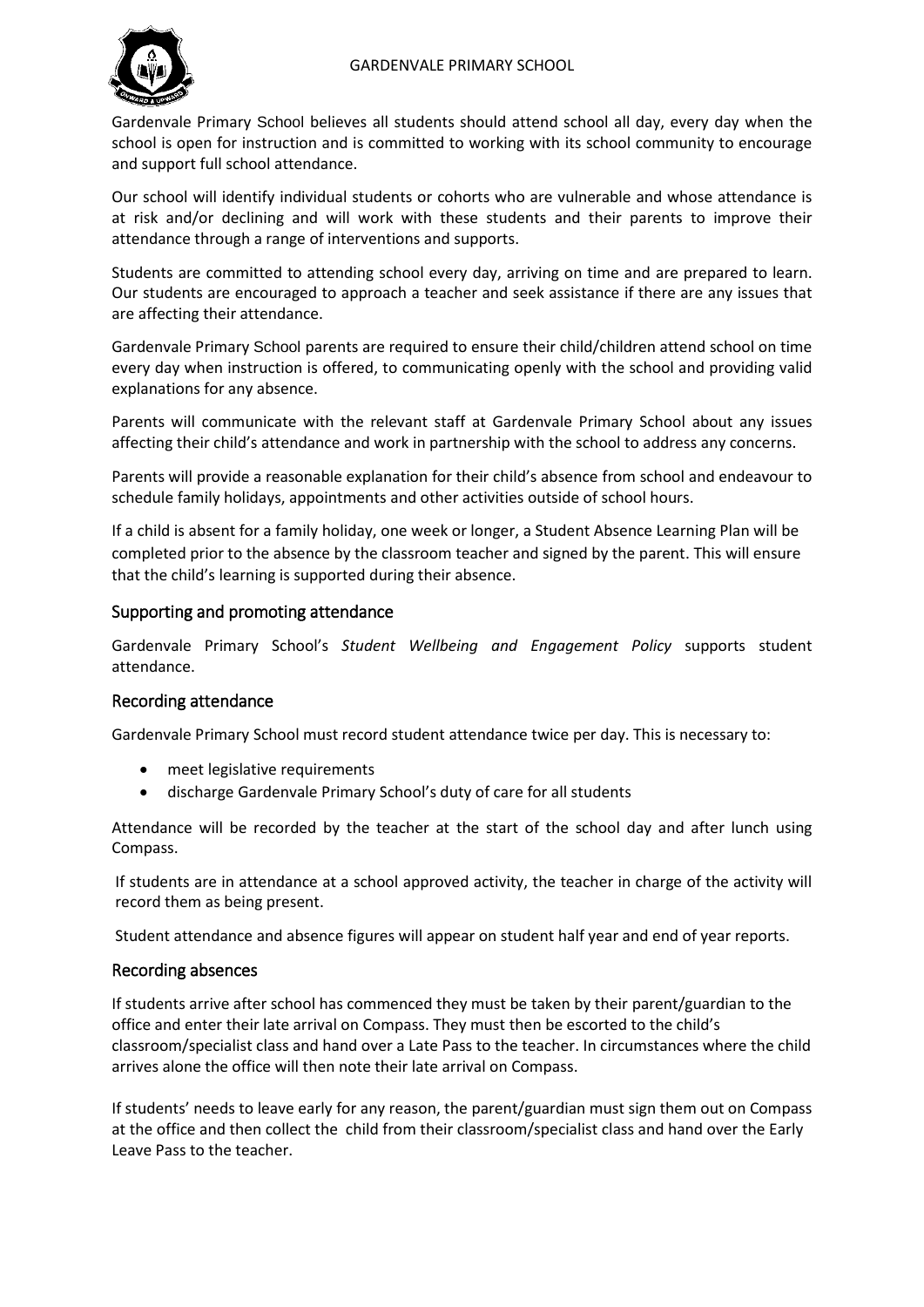

For absences where there is no exemption in place, a parent must provide an explanation on each occasion to the school on Compass.

Parents should notify Gardenvale Primary School of absences by:

- Compass
- Teachers' email.

If a student is absent on a particular day and the school has not been previously notified by a parent, or the absence is otherwise unexplained, Gardenvale Primary School will notify parents by SMS allowing time for the parents to update Compass. Gardenvale Primary School will attempt to contact parents as soon as practicable on the same day of the unexplained absence if Compass has not been updated.

If contact cannot be made with the parent (due to incorrect contact details), the school will attempt to make contact by phone with any emergency contact/s nominated on the student's file held by the school, where possible, on the day of the unexplained absence.

The reason given for each absence will be updated on Compass by the office staff. They will determine if the explanation provided is a **reasonable excuse** for the purposes of the parent meeting their responsibilities under the *Education Training Reform Act 2006* and the School Attendance Guidelines.

The office staff will refer to a Principal Class member in relation to frequent absences and/or unreasonable excuses.

If Gardenvale Primary School considers that the parent has provided a **reasonable excuse** for their child's absence the absence will be changed to display the reason.

If the school determines that no reasonable excuse has been provided, the absence will be left as '**unexplained absence**'.

The office staff has the discretion to accept a reason given by a parent for a student's absence. The Principal will generally excuse:

- medical and dental appointments, where out of hours appointments are not possible or appropriate
- bereavement or attendance at the funeral of a relative or friend of the student, including a student required to attend Sorry Business
- school refusal, if a plan is in place with the parent to address causes and support the student's return to school
- cultural observance if the parent/carer notifies the school in advance
- family holidays where the parent notifies the school in advance.

If no explanation is provided by the parent within 10 school days of an absence, it will be remain as an 'unexplained absence' and recorded on Compass.

Parents will be notified if an absence has not been excused.

#### Managing non-attendance and supporting student engagement

Where absences are of concern due to their nature or frequency, or where a student has been absent for more than five days, Gardenvale Primary School will work collaboratively with parents, the student, and other professionals, where appropriate, to develop strategies to improve attendance, including: